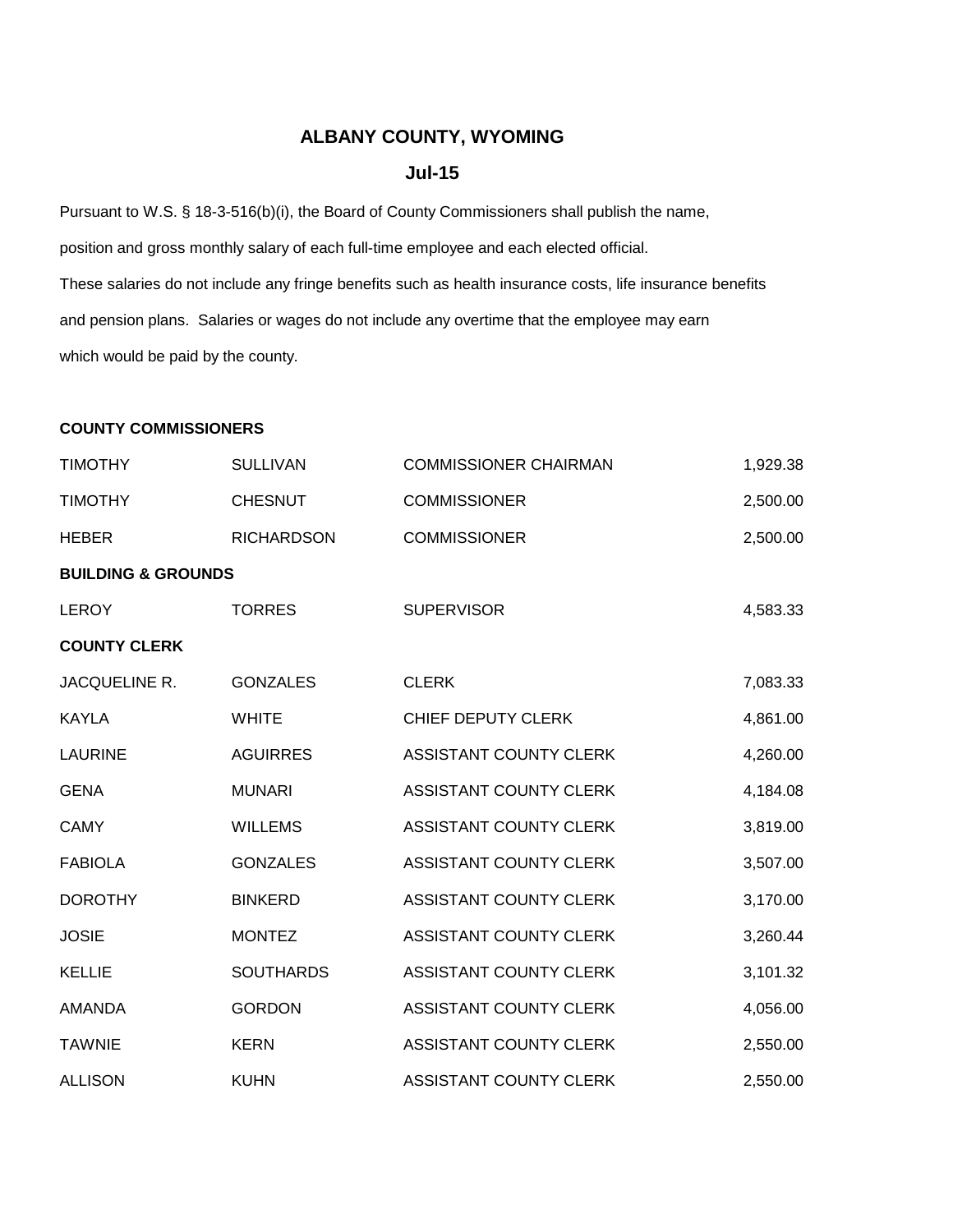| <b>DEBORAH</b>          | <b>PICKETT</b>     | ASSISTANT COUNTY CLERK        | 2,550.00 |
|-------------------------|--------------------|-------------------------------|----------|
| <b>AMBER</b>            | <b>BAUSHLICHER</b> | <b>ELECTION CLERK</b>         | 2,990.00 |
| <b>STACEY</b>           | <b>HARVEY</b>      | <b>ELECTION CLERK</b>         | 3,067.00 |
| <b>GRANTS MANAGER</b>   |                    |                               |          |
| <b>VACANT</b>           |                    | <b>GRANT MANAGER</b>          | 5,000.00 |
| <b>ASHLEY</b>           | <b>KLING</b>       | <b>GRANTS SPECIALIST</b>      | 4,056.04 |
| <b>COUNTY IT</b>        |                    |                               |          |
| <b>RODNEY</b>           | <b>WEAKLY</b>      | <b>IT DIRECTOR</b>            | 7,083.33 |
| <b>KATHERINE</b>        | <b>HELLER</b>      | <b>IT ANALYST</b>             | 4,445.00 |
| <b>ANDREW</b>           | <b>RUPPRECHT</b>   | IT SENIOR SPECIALIST          | 3,501.81 |
| <b>COUNTY TREASURER</b> |                    |                               |          |
| <b>LINDA</b>            | <b>SIMPSON</b>     | <b>TREASURER</b>              | 7,083.33 |
| <b>TRACY</b>            | <b>FLETCHER</b>    | <b>CHIEF DEPUTY TREASURER</b> | 4,886.00 |
| <b>MICHELLE</b>         | <b>BROWN</b>       | <b>DEPUTY TREASURER</b>       | 4,425.00 |
| <b>BRIDGET</b>          | <b>MCGUIRE</b>     | <b>ASSISTANT TREASURER</b>    | 3,011.00 |
| <b>CHRISTINE</b>        | <b>CUNNINGHAM</b>  | <b>ASSISTANT TREASURER</b>    | 2,778.00 |
| <b>TESSA</b>            | <b>HAAGENSEN</b>   | <b>ASSISTANT TREASURER</b>    | 2,392.00 |
| <b>GAYLA</b>            | <b>BALDWIN</b>     | <b>ASSISTANT TREASURER</b>    | 2,500.00 |
| <b>JANET</b>            | <b>BROOK</b>       | <b>ASSISTANT TREASURER</b>    | 3,250.00 |
| <b>COUNTY ASSESSOR</b>  |                    |                               |          |
| <b>GRANT C.</b>         | <b>SHOWACRE</b>    | <b>ASSESSOR</b>               | 7,083.33 |
| <b>CHARLES</b>          | <b>OLSON</b>       | <b>DEPUTY ASSESSOR</b>        | 4,615.75 |
| <b>LINDSEY</b>          | <b>WHITE</b>       | <b>FIELD APPRAISER</b>        | 2,957.80 |
| <b>KELLY</b>            | <b>NAMIE</b>       | <b>FIELD APPRAISER</b>        | 2,500.00 |
| <b>TAMELA</b>           | <b>NISWENDER</b>   | <b>FIELD APPRAISER</b>        | 2,425.00 |
| <b>CHELSIE</b>          | <b>MATHEWS</b>     | <b>RESIDENTIAL APPRAISER</b>  | 3,342.60 |
| <b>TAMI</b>             | <b>HOWE</b>        | <b>MAPPING SPECIALIST</b>     | 3,050.00 |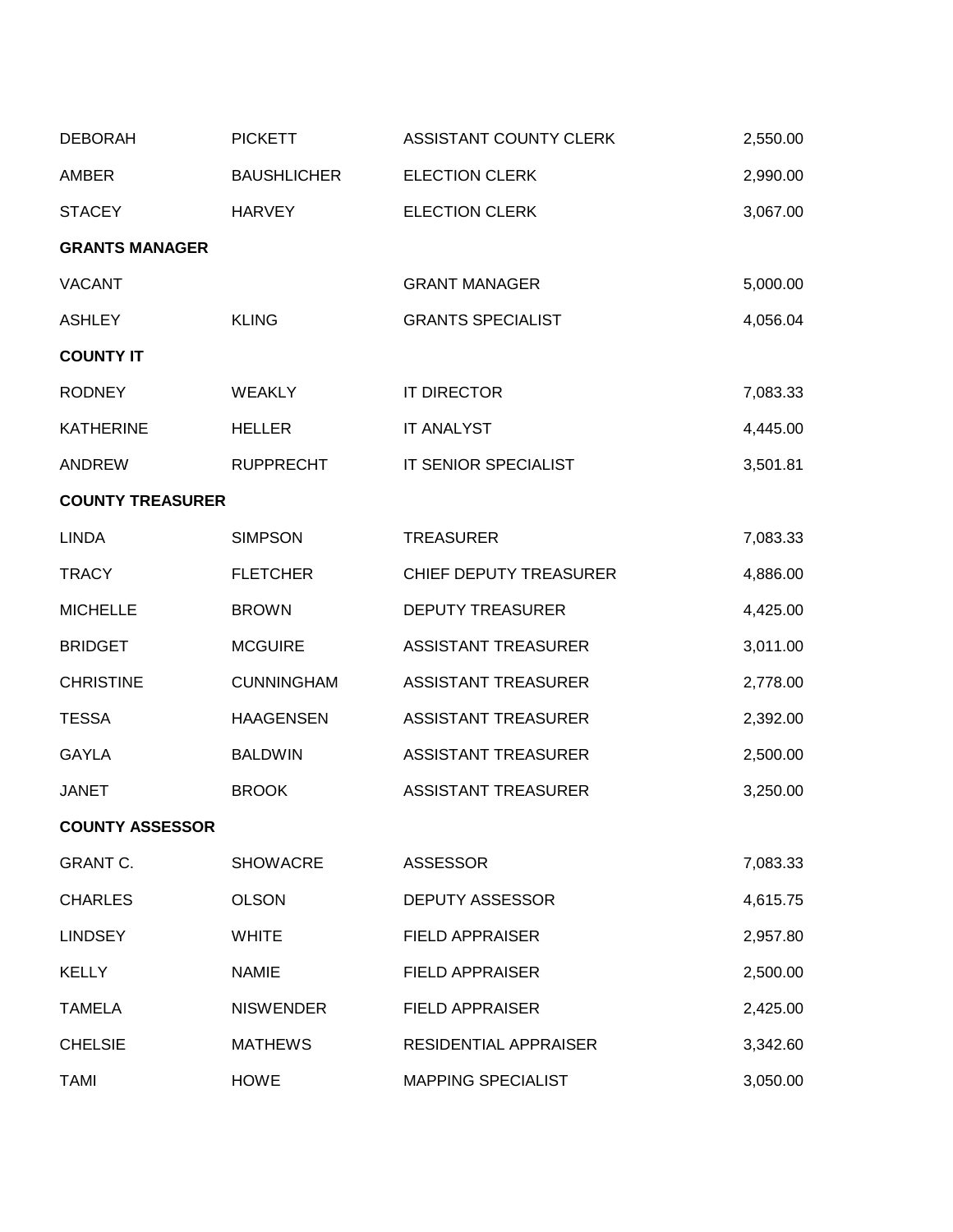| <b>KAREN</b>          | <b>BOWMAN</b>   | <b>MAPPING SPECIALIST</b> | 3,540.62 |
|-----------------------|-----------------|---------------------------|----------|
| <b>CHRISTINA</b>      | <b>MATHEWS</b>  | PROPERTY SPECIALIST       | 2,475.00 |
| <b>BRANDACE</b>       | <b>PROULX</b>   | PROPERTY SPECIALIST       | 2,080.00 |
| <b>COUNTY SHERIFF</b> |                 |                           |          |
| DAVID S.              | <b>O'MALLEY</b> | <b>SHERIFF</b>            | 7,083.33 |
| ROBERT J.             | <b>DEBREE</b>   | <b>UNDERSHERIFF</b>       | 6,358.72 |
| <b>JOHN</b>           | <b>BEESTON</b>  | <b>LIEUTENANT SHERIFF</b> | 5,625.12 |
| <b>JOSHUA</b>         | DE BREE         | <b>SERGEANT</b>           | 4,879.68 |
| <b>CHRISTIAN</b>      | <b>HANDLEY</b>  | <b>CORPORAL</b>           | 4,177.43 |
| <b>JEREMY</b>         | <b>HUSTON</b>   | <b>CORPORAL</b>           | 4,202.43 |
| <b>JEFFREY</b>        | <b>MCKINNEY</b> | <b>CORPORAL</b>           | 4,202.43 |
| WILLIAM M.            | <b>MEYER</b>    | <b>CORPORAL</b>           | 4,227.43 |
| <b>LOUIS</b>          | <b>CIRILLO</b>  | PATROL DEPUTY             | 3,817.92 |
| <b>DEREK</b>          | <b>COLLING</b>  | PATROL DEPUTY             | 3,792.92 |
| <b>BRENDON</b>        | <b>CURTIS</b>   | PATROL DEPUTY             | 3,817.92 |
| <b>ADAM</b>           | <b>DEAN</b>     | PATROL DEPUTY             | 3,792.92 |
| <b>JEFF</b>           | <b>DONNELL</b>  | PATROL DEPUTY             | 3,792.92 |
| <b>AARON</b>          | <b>GALLEGOS</b> | PATROL DEPUTY             | 3,792.92 |
| <b>DEREK</b>          | <b>JENSEN</b>   | PATROL DEPUTY             | 3,792.92 |
| <b>JAMIN</b>          | <b>JOHNSON</b>  | PATROL DEPUTY             | 3,817.92 |
| <b>KEVIN</b>          | <b>LUNDAHL</b>  | PATROL DEPUTY             | 3,792.92 |
| <b>GUY</b>            | <b>MORROW</b>   | PATROL DEPUTY             | 3,792.92 |
| <b>TODD</b>           | <b>SCHLAGER</b> | PATROL DEPUTY             | 3,842.92 |
| LAURA                 | <b>WILLIAMS</b> | PATROL DEPUTY             | 4,052.96 |
| <b>ASHLEY</b>         | <b>DUNN</b>     | ADMINISTRATIVE ASSISTANT  | 2,899.77 |
| <b>JACKIE</b>         | <b>PETERSEN</b> | OFFICE CLERK              | 2,015.34 |
| <b>ROBERT</b>         | <b>PETERSON</b> | <b>CIVIL PROCESSOR</b>    | 1,511.54 |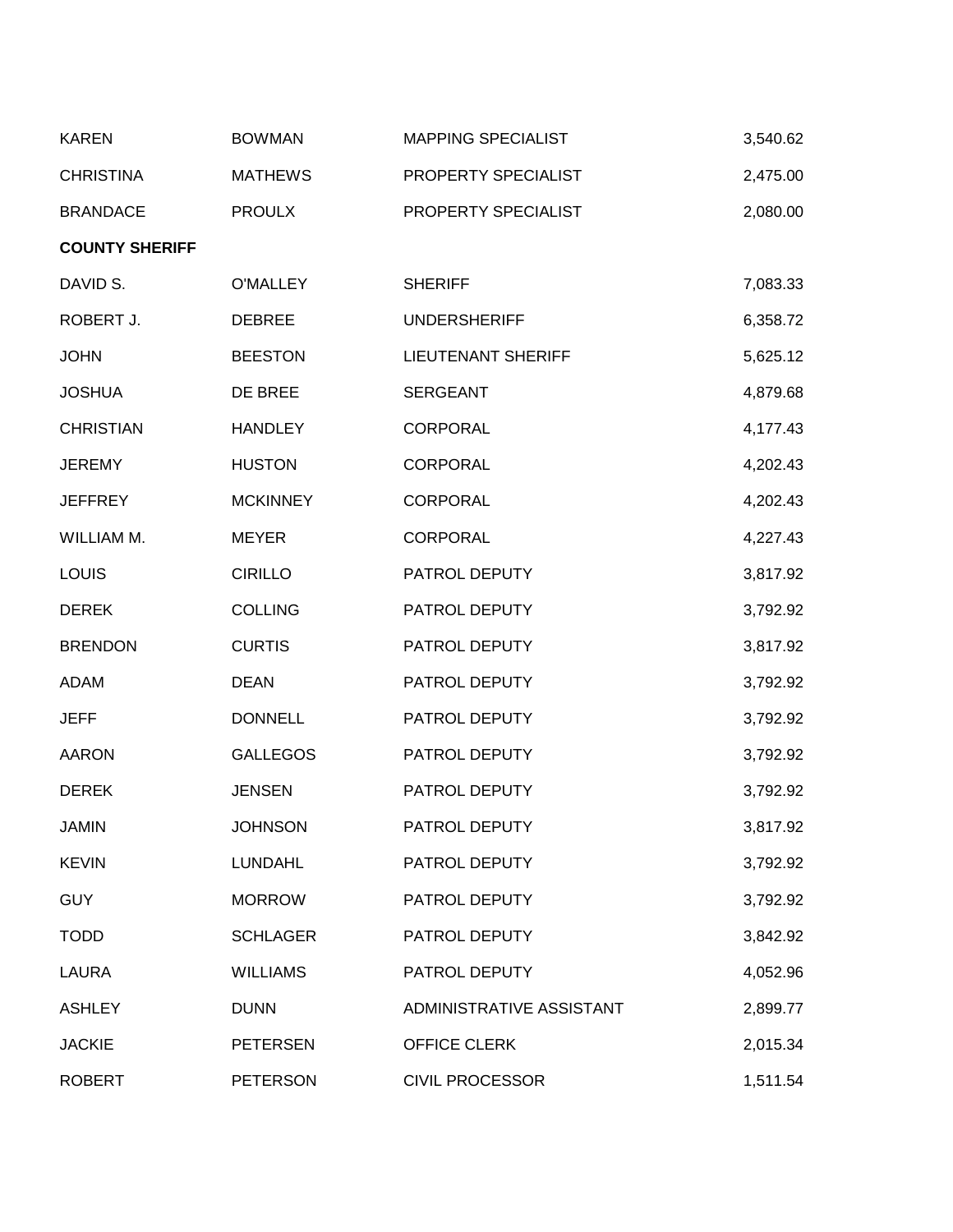## **COUNTY DETENTION CENTER**

| <b>FRITZEN</b>  | <b>BENJAMIN</b>   | DETENTION LIEUTENANT         | 5,575.12 |
|-----------------|-------------------|------------------------------|----------|
| <b>NICOLE</b>   | <b>TRAMPE</b>     | DETENTION SERGEANT           | 4,903.87 |
| <b>JOSHUA</b>   | <b>CRITES</b>     | CORPORAL                     | 4,202.43 |
| <b>ROBERT</b>   | <b>NIELSON</b>    | <b>CORPORAL</b>              | 4,177.43 |
| <b>ERIC</b>     | <b>VIGIL</b>      | <b>CORPORAL</b>              | 4,227.43 |
| <b>JESSE</b>    | <b>BURTON</b>     | DETENTION DEPUTY             | 3,497.60 |
| <b>CHRIS</b>    | CHAMBERLAIN       | DETENTION DEPUTY             | 3,792.92 |
| <b>RYAN</b>     | <b>CORNEHLSEN</b> | DETENTION DEPUTY             | 3,792.92 |
| <b>AMBER</b>    | <b>MEYER</b>      | DETENTION DEPUTY             | 3,497.60 |
| <b>DARAN</b>    | <b>OLAVESON</b>   | DETENTION DEPUTY             | 3,497.60 |
| <b>DUSTY</b>    | <b>PARKER</b>     | DETENTION DEPUTY             | 3,792.92 |
| <b>MICHELLE</b> | <b>PERUE</b>      | DETENTION DEPUTY             | 3,861.49 |
| <b>RICKY</b>    | <b>PULS</b>       | <b>DETENTION DEPUTY</b>      | 3,792.92 |
| <b>DANE</b>     | <b>PURMALIS</b>   | DETENTION DEPUTY             | 3,497.60 |
| <b>EDWARD</b>   | <b>ROSIER II</b>  | DETENTION DEPUTY             | 3,792.92 |
| <b>DANE</b>     | <b>SMITH</b>      | DETENTION DEPUTY             | 3,497.60 |
| <b>REBECCA</b>  | <b>SPISAK</b>     | DETENTION DEPUTY             | 3,817.92 |
| <b>RORY</b>     | <b>TALBOTT</b>    | DETENTION DEPUTY             | 3,817.92 |
| <b>TIMOTHY</b>  | <b>TAYLOR</b>     | DETENTION DEPUTY             | 4,026.21 |
| WILLIAM         | <b>YATES</b>      | DETENTION DEPUTY             | 3,497.60 |
| <b>FERNANDO</b> | ZAMORA            | DETENTION DEPUTY             | 3,627.86 |
| <b>FRED</b>     | <b>LAMB</b>       | <b>DETENTION MAINTENANCE</b> | 3,185.12 |
| <b>TIMOTHY</b>  | <b>FLEMING</b>    | <b>COOK</b>                  | 1,622.40 |
| <b>YESENIA</b>  | <b>NAVARRETTE</b> | <b>COOK</b>                  | 2,163.16 |
| <b>MICHELLE</b> | <b>STEVENSON</b>  | <b>COOK</b>                  | 2,163.16 |

**COUNTY ATTORNEY**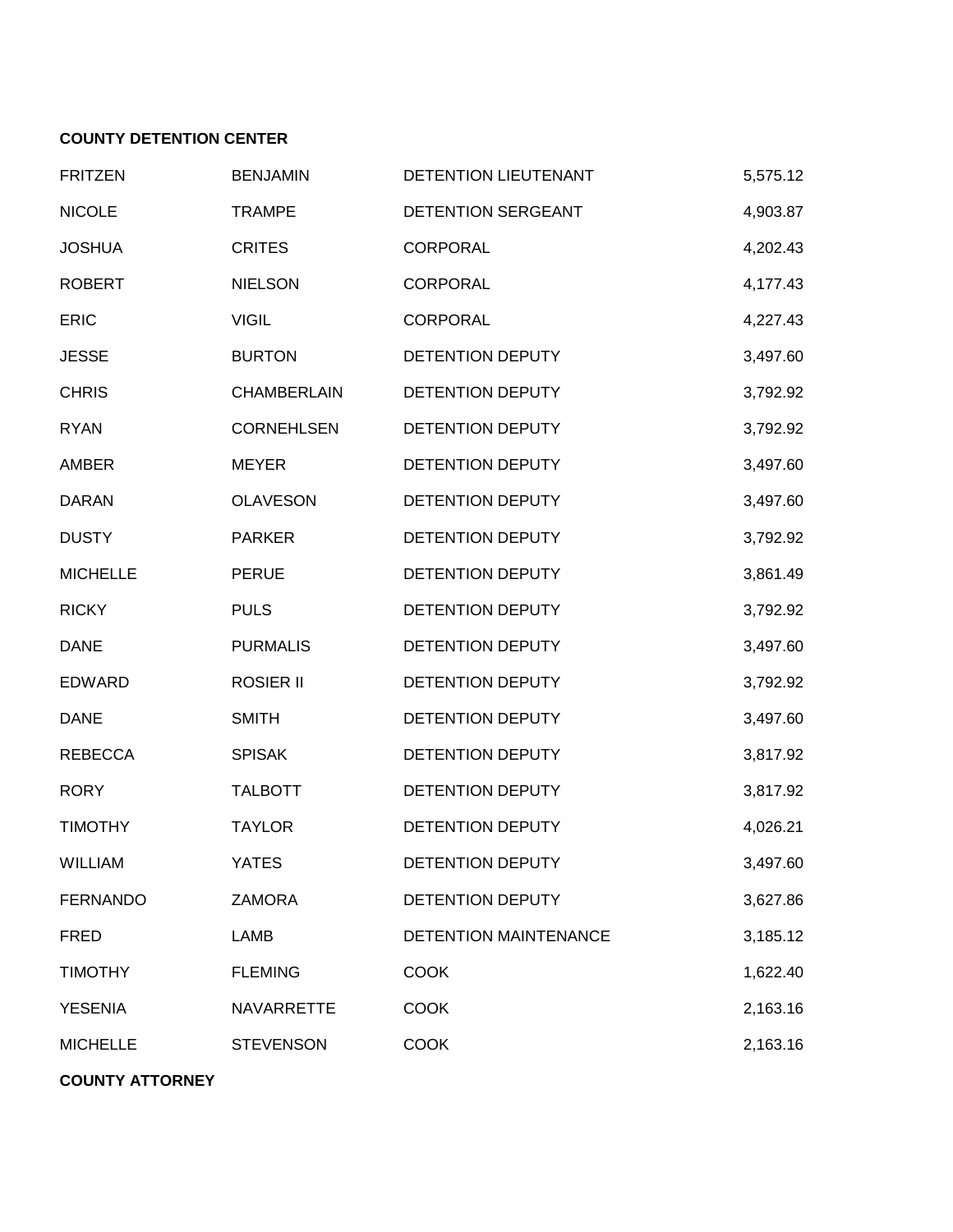| <b>PEGGY</b>                          | <b>TRENT</b>                              | <b>ATTORNEY</b>            | 7,916.66 |
|---------------------------------------|-------------------------------------------|----------------------------|----------|
| <b>EDWARD</b>                         | <b>BRITZIUS</b>                           | <b>DEPUTY ATTORNEY</b>     | 6,858.33 |
| <b>ROBERT</b>                         | <b>SANFORD</b>                            | DEPUTY ATTORNEY            | 7,416.66 |
| <b>KELBY</b>                          | <b>SCOTT</b>                              | DEPUTY ATTORNEY            | 4,916.66 |
| <b>VACANT</b>                         |                                           | <b>DEPUTY ATTORNEY</b>     |          |
| <b>MELISSA</b>                        | <b>IRVINE</b>                             | VICTIM/WITNESS COORDINATOR | 3,833.33 |
| <b>PATRICIA</b>                       | <b>OPPIE</b>                              | <b>LEGAL ASSISTANT</b>     | 3,000.00 |
| <b>GIS</b>                            |                                           |                            |          |
| <b>ALAN</b>                           | <b>FRANK</b>                              | <b>GIS DIRECTOR</b>        | 7,083.33 |
| <b>COUNTY PLANNER</b>                 |                                           |                            |          |
| <b>DAVID</b>                          | <b>GERTSCH</b>                            | PLANNING DIRECTOR          | 7,083.33 |
| <b>SUSAN</b>                          | <b>ADLER</b>                              | <b>ASSISTANT PLANNER</b>   | 3,944.30 |
| <b>STAN</b>                           | <b>GIBSON</b>                             | ADDRESS COORDINATOR        | 3,244.27 |
| <b>COUNTY CORONER</b>                 |                                           |                            |          |
| <b>JENNIFER</b>                       | <b>GRAHAM</b>                             | <b>CORONER</b>             | 2,916.66 |
| <b>YANCEY</b>                         | <b>BROWN</b>                              | <b>DEPUTY CORONER</b>      | 1,060.80 |
| <b>COOPERATIVE EXTENSION</b>          |                                           |                            |          |
| <b>LINDA SUE</b>                      | <b>GOLDING</b>                            | ADMINISTRATIVE ASSISTANT   | 2,766.40 |
| <b>COUNTY CLERK OF DISTRICT COURT</b> |                                           |                            |          |
| <b>JANICE</b>                         | <b>SEXTON</b>                             | CLERK OF DISTRICT COURT    | 7,083.33 |
| <b>GERALDINE</b>                      | <b>SANCHEZ</b>                            | CHIEF DEPUTY               | 4,846.83 |
| <b>CATHERINE</b>                      | <b>ROYBAL</b>                             | <b>DEPUTY</b>              | 3,827.46 |
| <b>MICHELLE</b>                       | <b>TRABING</b>                            | <b>DEPUTY</b>              | 3,622.14 |
| <b>DWAIN</b>                          | <b>STREETER</b>                           | <b>DEPUTY</b>              | 3,408.95 |
| <b>STACY</b>                          | LAM                                       | <b>DEPUTY</b>              | 4,606.58 |
|                                       | <b>COURT SUPERVISED TREATMENT PROGRAM</b> |                            |          |
| <b>TINA</b>                           | <b>MANSFIELD</b>                          | <b>COORDINATOR</b>         | 4,666.67 |
| <b>COUNTY ROAD &amp; BRIDGE</b>       |                                           |                            |          |
| <b>MICHAEL</b>                        | <b>OSTERMAN</b>                           | <b>SUPERINTENDENT</b>      | 7,083.33 |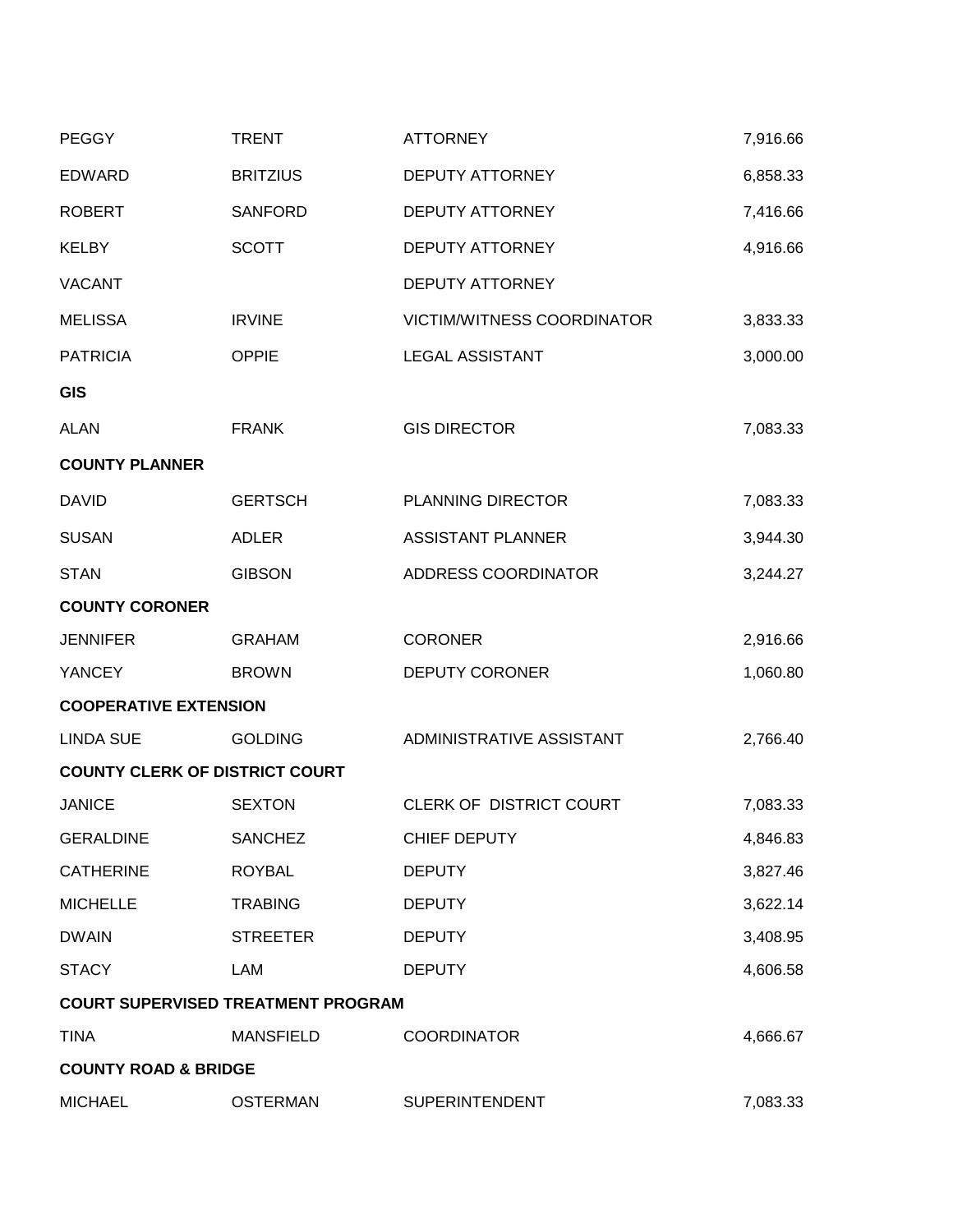| <b>JAMES ROBERT</b>                | <b>FISHER</b>  | OPERATIONS SUPERVISOR      | 5,351.24    |
|------------------------------------|----------------|----------------------------|-------------|
| <b>ROCKY</b>                       | <b>BREWER</b>  | <b>OPERATOR</b>            | 3,410.49    |
| <b>EUGENE</b>                      | <b>BUDNICK</b> | <b>OPERATOR</b>            | 3,482.40    |
| <b>RANDY</b>                       | <b>DERR</b>    | <b>OPERATOR</b>            | 3,496.02    |
| <b>DAVID</b>                       | <b>DUNBAR</b>  | <b>OPERATOR</b>            | 4,009.52    |
| <b>KENNETH</b>                     | <b>HAEFELE</b> | <b>OPERATOR</b>            | 3,994.97    |
| JOHN A.                            | LEAZENBY       | <b>OPERATOR</b>            | 4,035.59    |
| <b>RONNY</b>                       | <b>NEWKIRK</b> | <b>OPERATOR</b>            | 3,400.00    |
| <b>ROBERT</b>                      | RAMLO          | <b>OPERATOR</b>            | 3,444.42    |
| <b>RAMON</b>                       | SANDOVAL       | <b>OPERATOR</b>            | 3,503.00    |
| <b>MILTON</b>                      | <b>SMITH</b>   | <b>OPERATOR</b>            | 3,619.45    |
| <b>RONNEY</b>                      | YAGADICH       | <b>OPERATOR</b>            | 3,328.00    |
| <b>BILL</b>                        | WAGGONER       | <b>MECHANIC</b>            | 3,624.75    |
| <b>CINDY</b>                       | <b>SPEISER</b> | <b>EXECUTIVE ASSISTANT</b> | 2,916.66    |
| <b>COUNTY FIRE WARDEN</b>          |                |                            |             |
| <b>CYRUS</b>                       | <b>RAHMAN</b>  | <b>FIRE WARDEN</b>         | 2,156.57    |
| <b>COUNTY PUBLIC HEALTH</b>        |                |                            |             |
| <b>VALARIE</b>                     | <b>SANTOS</b>  | ADMINISTRATIVE ASSISTANT   | 2,785.06    |
| <b>APRIL</b>                       | <b>WAY</b>     | <b>RECEPTIONIST</b>        | 2,163.48    |
| <b>JOHNNA</b>                      | <b>FRENCH</b>  | <b>MCH/TANF NURSE</b>      | 4,620.15    |
| <b>MELISSA</b>                     | <b>ZAFEROS</b> | <b>MCH/TANF NURSE</b>      | 4,551.65    |
| <b>WILLIAM</b>                     | <b>HEASTER</b> | PHRC COORDINATOR           | 4,551.65    |
| <b>WIC</b>                         |                |                            |             |
| <b>DENISE</b>                      | <b>IVEY</b>    | <b>CLINIC SUPERVISOR</b>   | \$29.536/HR |
| <b>BEVERLY</b>                     | <b>MEDINA</b>  | <b>WIC TECHNICIAN</b>      | \$16.224/HR |
| <b>COUNTY EMERGENCY MANAGEMENT</b> |                |                            |             |
| <b>BINNING</b>                     | <b>AIMEE</b>   | <b>COORDINATOR</b>         | 4,162.64    |

PUBLISH JULY 30, 2015